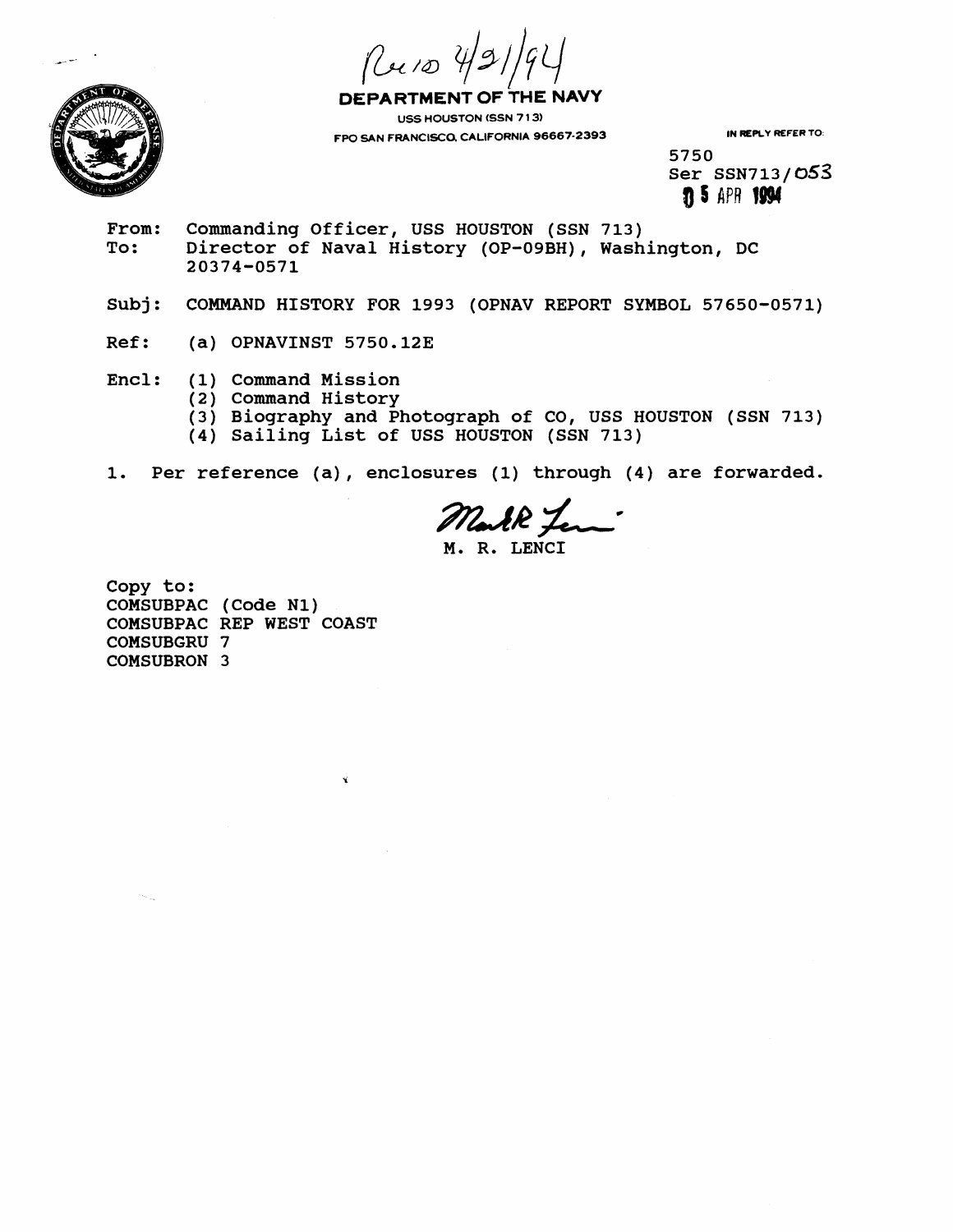## **MISSION OF COMMAND**

**USS HOUSTON (SSN 713) is a Los Angeles Class Fast Attack Submarine assigned to Submarine Squadron THREE located at the Naval Submarine Base, Point Loma, California. USS HOUSTON is capable of being an integral member of Naval Expeditionary Forces and Battle Groups as well as being capable of forward area independent submarine operations. Her mission is to provide the National Command Authority and (Joint) Task Group Commanders with:** 

- **Early, accurate knowledge of the battlefield on which power can be projected.**
- **Sea based force capable of deterring regional aggression or nuclear attack.**
- **Covert striking power against critical targets ashore.**
- **Capabilities to enable the establishment of expeditionary forces on land.**
- **The maritime strength to destroy enemy naval forces and to interdict seaborne commerce.**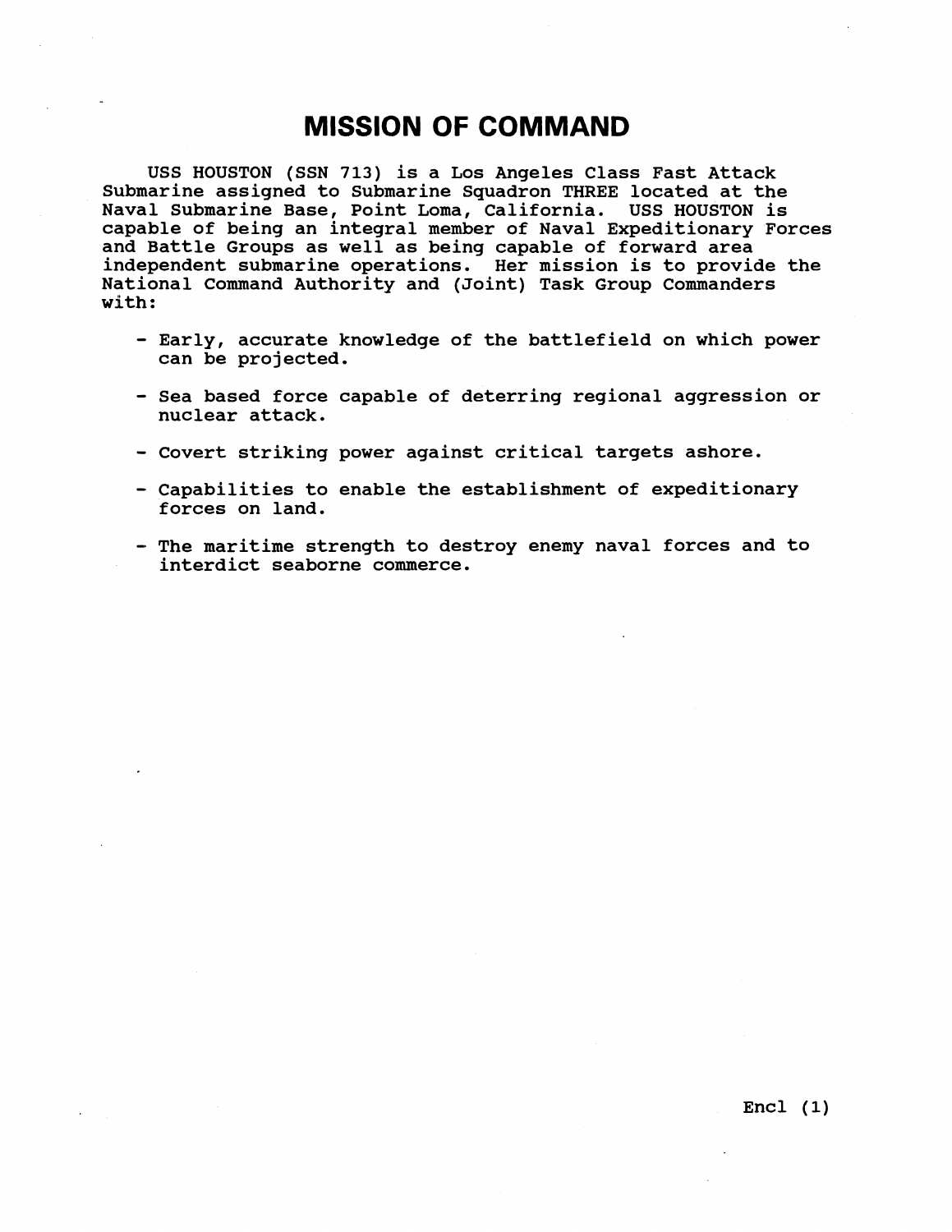# **USS HOUSTON (SSN 713) COMMAND HISTORY 1993**

During the calendar year 1993, USS HOUSTON (SSN 713) was homeported in San Diego, California. The HOUSTON maintained a high level of operational readiness, and ended a deployment to the Western Pacific on 3 May 1993.

## 1. COMMAND ORGANIZATION:

| COMMANDING OFFICER                  | CDR M. R. LENCI, USN         |
|-------------------------------------|------------------------------|
| EXECUTIVE OFFICER                   | LCDR W. S. GRAY IV, USN      |
| CHIEF OF THE BOAT<br><b>JAN-AUG</b> | MMCM(SS) R. J. BLACK, USN    |
| SEP-DEC                             | TMCM(SS) A. L. DESIMONE, USN |

### **2. IMMEDIATE SUPERIOR IN COMMAND:**

| <b>JAN-APR</b> | COMSUBGRU SEVEN        | CAPT T. B. FARGO  |                     |
|----------------|------------------------|-------------------|---------------------|
| <b>MAY-JUN</b> | <b>COMSUBRON THREE</b> |                   | CAPT T. J. FLANAGAN |
| <b>JUL-DEC</b> | <b>COMSUBRON THREE</b> | CAPT M. E. FEELEY |                     |

### 3. **COMM2WD HISTORY** :

a. January. HOUSTON completed an upkeep in Yokosuka, Japan and conducted special operations.

b. February. HOUSTON participated in a Japanese Maritime Submarine Defense Force Exercise with six Japanese diesel submarines. HOUSTON also supported the INDEPENDENCE Battle Group and BELLEAU WOOD Amphibious Readiness Group. The Commander Seventh Fleet rode HOUSTON during this period.

c. March. HOUSTON participated in a Submarine Launched Mobile Mine Exercise off the coast of Tinian. Additionally, HOUSTON completed an upkeep alongside USS HOLLAND in Guam.

d. April. HOUSTON conducted a port visit in Darwin, Australia then transited north to rejoin the KITTYHAWK Battle Group. HOUSTON conducted a memorial service for USS HOUSTON (CA--30) over the site of her sinking in the Sunda Strait.

e. May. HOUSTON successfully completed an Operational Reactor Safeguards Examination at the conclusion of her six month Western Pacific Deployment.

 $Encl (2)$